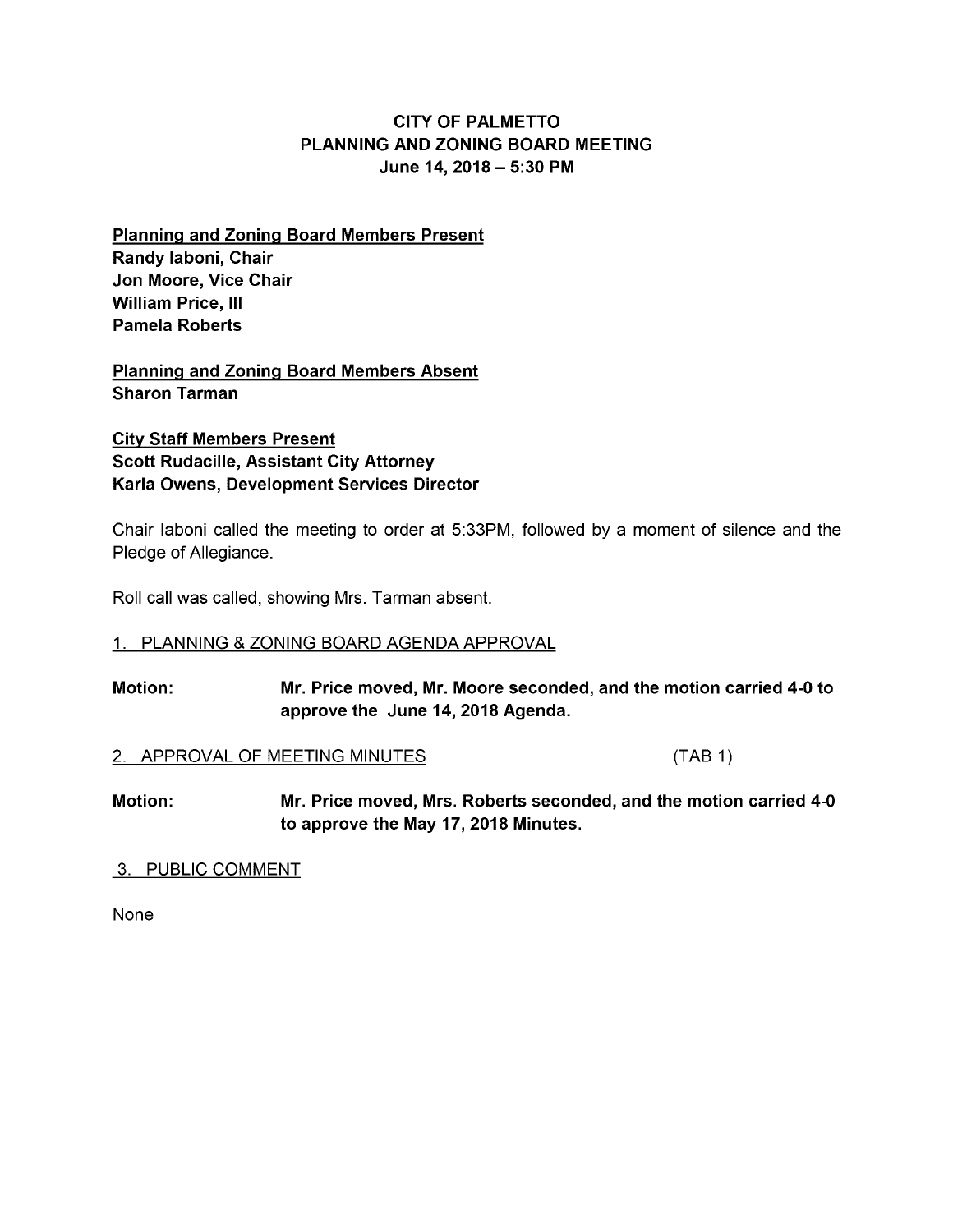### 4. Ordinance 2018-09 (K. Owens) (TAB 2)

AN ORDINANCE OF THE CITY OF PALMETTO, FLORIDA, AMENDING ORDINANCE 2010- 01; TO APPROVE AN AMENDMENT TO THE FUTURE LAND USE MAP TO CHANGE AN 9. 3 ACRES PARCEL, FROM HEAVY COMMERCIAL INDUSTRIAL ( HCOMIND) TO PLANNED COMMUNITY ( PC), FOR A PARCEL OF LAND GENERALLY LOCATED AT 917 11TH AVENUE WEST, PALMETTO, FL, PID#'S 2707900003, 2707500050, 2707500506, AND AS MORE PARTICULARLY DESCRIBED IN THIS ORDINANCE; PROVIDING FOR SEVERABILITY AND AN EFFECTIVE DATE.

This item was continued from the April 26, 2018 and May 17, 2018 Planning and Zoning Board meeting. Staff is recommending a continuance to July 10, 2018.

Motion: Mr. Price, Mr. Moore seconded, and the motion carried 4-0 to continue Ordinance 2018-09 to July 10, 2018 at 5:30PM.

#### 5. Ordinance 2018-08 (K. Owens) TAB 3)

AN ORDINANCE OF THE CITY OF PALMETTO, FLORIDA, REZONING APPROXIMATELY 9.3 ACRES OF PROPERTY, GENERALLY LOCATED AT 917 11<sup>TH</sup> AVENUE WEST. PALMETTO, FL 34221, PID#'S 2707900003, 2707500050, 2707500506, FROM HEAVY COMMERCIAL AND LIGHT INDUSTRIAL ( CHI) TO PLANNED DEVELOPMENT MIXED USE (PD-MU), AND AS MORE PARTICULARLY DESCRIBED IN THIS ORDINANCE; PROVIDING FOR SEVERABILITY AND AN EFFECTIVE DATE.

This item was continued from the April 26, 2018 and May 17, 2018 Planning and Zoning Board meeting. Staff is recommending a continuance to July 10, 2018.

Motion: Mr. Price moved, Mr. Moore seconded, and the motion carried 4-0 to continue Ordinance 2018-08 to July 10, 2018 at 5:30PM.

## 6. Ordinance 2018-10 (K. Owens)

AN ORDINANCE OF THE CITY OF PALMETTO, FLORIDA, APPROVING A CONCEPTUAL/GENERAL DEVELOPMENT PLAN FOR A 204-UNIT, MULTI-FAMILY RESIDENTAL PROJECT ON AN 9.3-ACRE SITE ZONED PD-MU, AND GENERALLY LOCATED AT 917 11<sup>TH</sup> AVENUE WEST, PALMETTO, FL, PID#'S 2707900003, 2707500050, 2707500506, AND AS MORE PARTICULARLY DESCRIBED IN THIS ORDINANCE; PROVIDING FOR SEVERABILITY AND AN EFFECTIVE DATE.

This item was continued from the April 26, 2018 and May 17, 2018 Planning and Zoning Board meeting. Staff is recommending a continuance to July 10, 2018.

Motion: Mr. Price moved, Mr. Moore seconded, and the motion carried 4-0 to continue Ordinance 2018- <sup>10</sup> to July 10, 2018 at 5: 30PM.